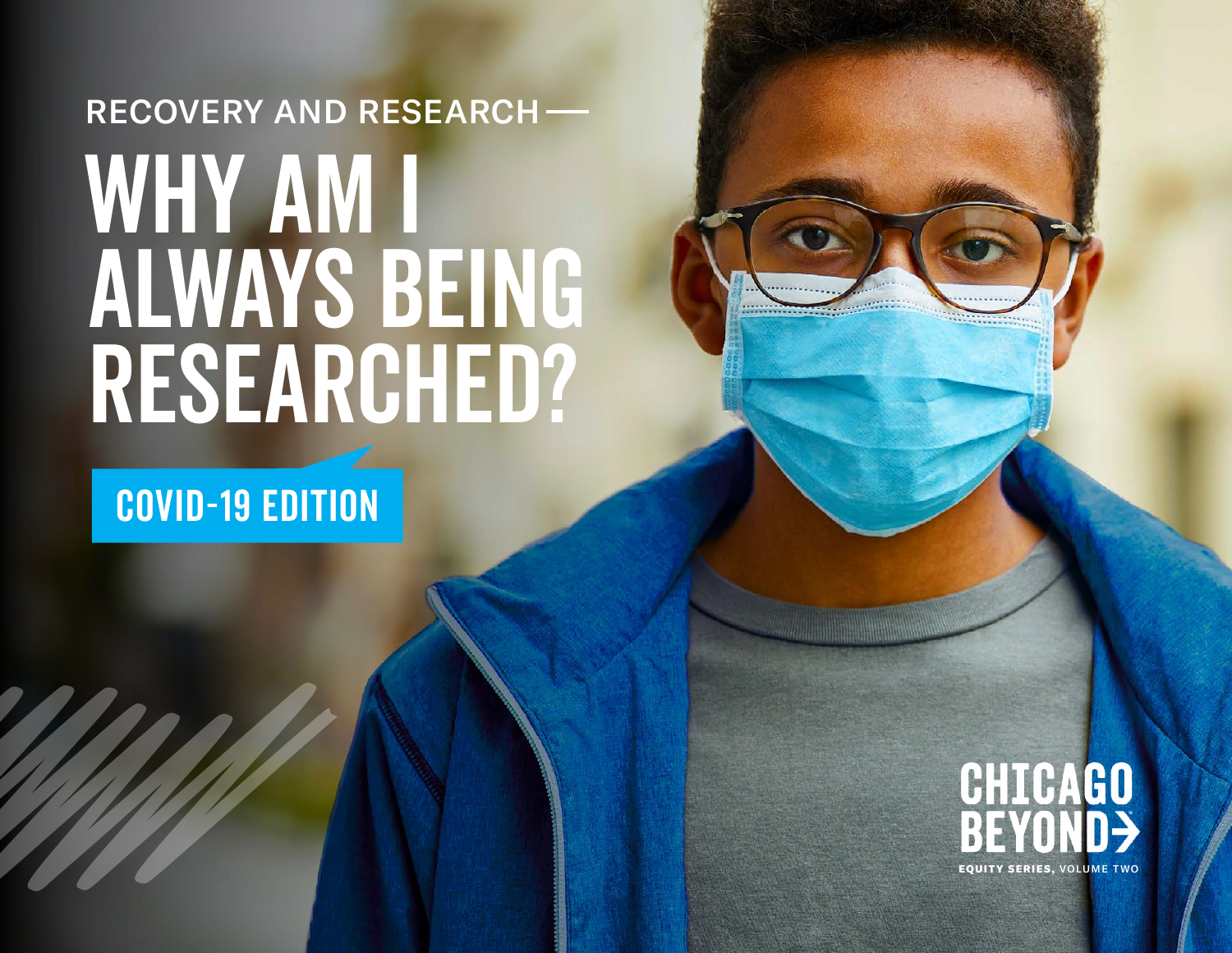# INTRODUCTION

Research and data help us make decisions, inform actions, and allow us see what we might otherwise miss. Research and data also play a big part in how stories are told, how power gets perpetuated, and how inequities remain in place. If evidence matters to how we use this crisis as an opportunity to create a more just and equitable society, we must care about how the evidence gets made.

In response to COVID-19, many funders are seeking to make evidencebased decisions about what comes next. Pre-existing efforts to collect and analyze data have been disrupted. Many are launching new efforts.

If we want to avoid perpetuating the same systemic problems and structural biases that have persisted in communities of color for generations, and which COVID-19 is now presenting to us in full color, we need to change our orientation in how we produce, analyze, use, and assess the validity of evidence.



## Pre-COVID-19, Chicago Beyond published *["Why Am I Always Being Researched?"](https://chicagobeyond.org/researchequity/)* a

guidebook to offer "how" we can begin to level the playing field and reckon with unintended bias when it comes to research. It was written to help shift the power dynamic and the way community organizations, researchers, and funders uncover knowledge together. It is an equity-based approach to research that offers one way in which we can restore communities as authors and owners.

"Why Am I Always Being Researched?" was written based on the steps and missteps of Chicago Beyond's own experience funding community organizations and research, the courageous and patient efforts of our partners, the youth they serve, and others with whom we have learned. Our first audience was ourselves. However, in the year since its publication, "Why Am I Always Being Researched?" has been used in more than 70 countries and all 50 states, and helped to inform the actions of significant funders, researchers, community members, nonprofits, journalists, and more, who discovered the guidebook and applied it in their own work.

Here we have taken the core Seven Inequities Held in Place by Power from "Why Am I Always Being Researched?" and applied them to offer a way forward through and post-COVID-19.

IF WE WANT TO AVOID PERPETUATING THE SAME SYSTEMIC PROBLEMS AND STRUCTURAL BIASES THAT HAVE PERSISTED IN COMMUNITIES OF COLOR FOR GENERATIONS, AND WHICH COVID-19 IS NOW PRESENTING TO US IN FULL COLOR, WE NEED TO CHANGE OUR ORIENTATION IN HOW WE PRODUCE, ANALYZE, USE, AND ASSESS THE VALIDITY OF EVIDENCE.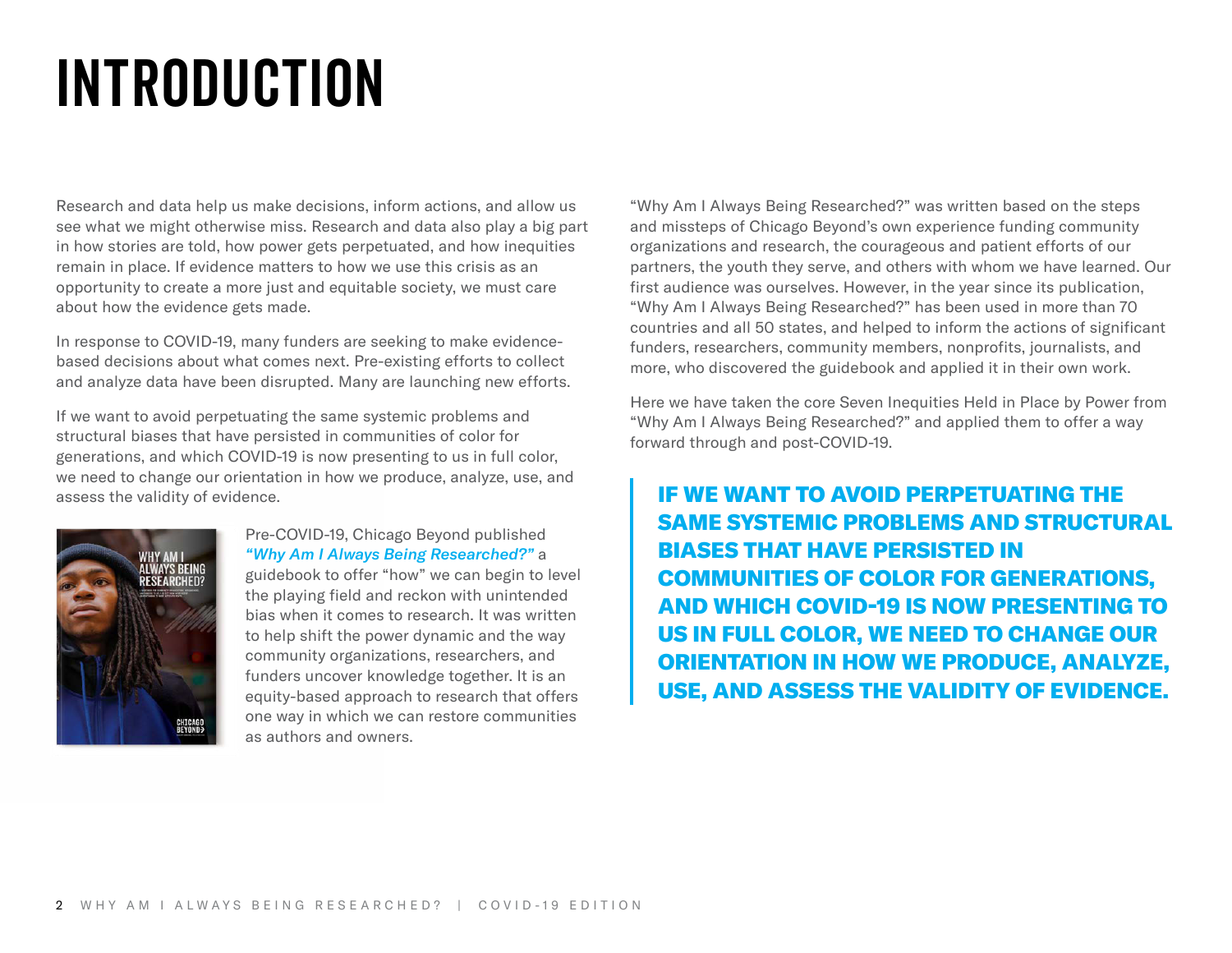# WHEN IT COMES TO LONG-TERM RECOVERY FROM COVID-19—ACROSS PHILANTHROPY, RESEARCH, AND NONPROFIT RELATIONSHIPS—LET US NOT "GO BACK TO NORMAL."

# THIS GUIDE IS BY NO MEANS AN ANSWER, BUT IT IS A START.

# **THIS GUIDE IS FOR:**

- **O** Funders doing strategic planning, scenario planning, and making decisions about what comes next, incorporating evidence into their process;
- $\odot$  Funders using outcomes metrics to make new grants or manage existing grants for COVID-19 recovery;
- **O** Current research and data collection efforts that have been disrupted;
- $\odot$  New efforts to learn and analyze, including new research and data collection;
- $\odot$  Community organizations and community members seeking to lead on decisions about their communities;
- **O** Community organizations and community members who may participate in evidence-making.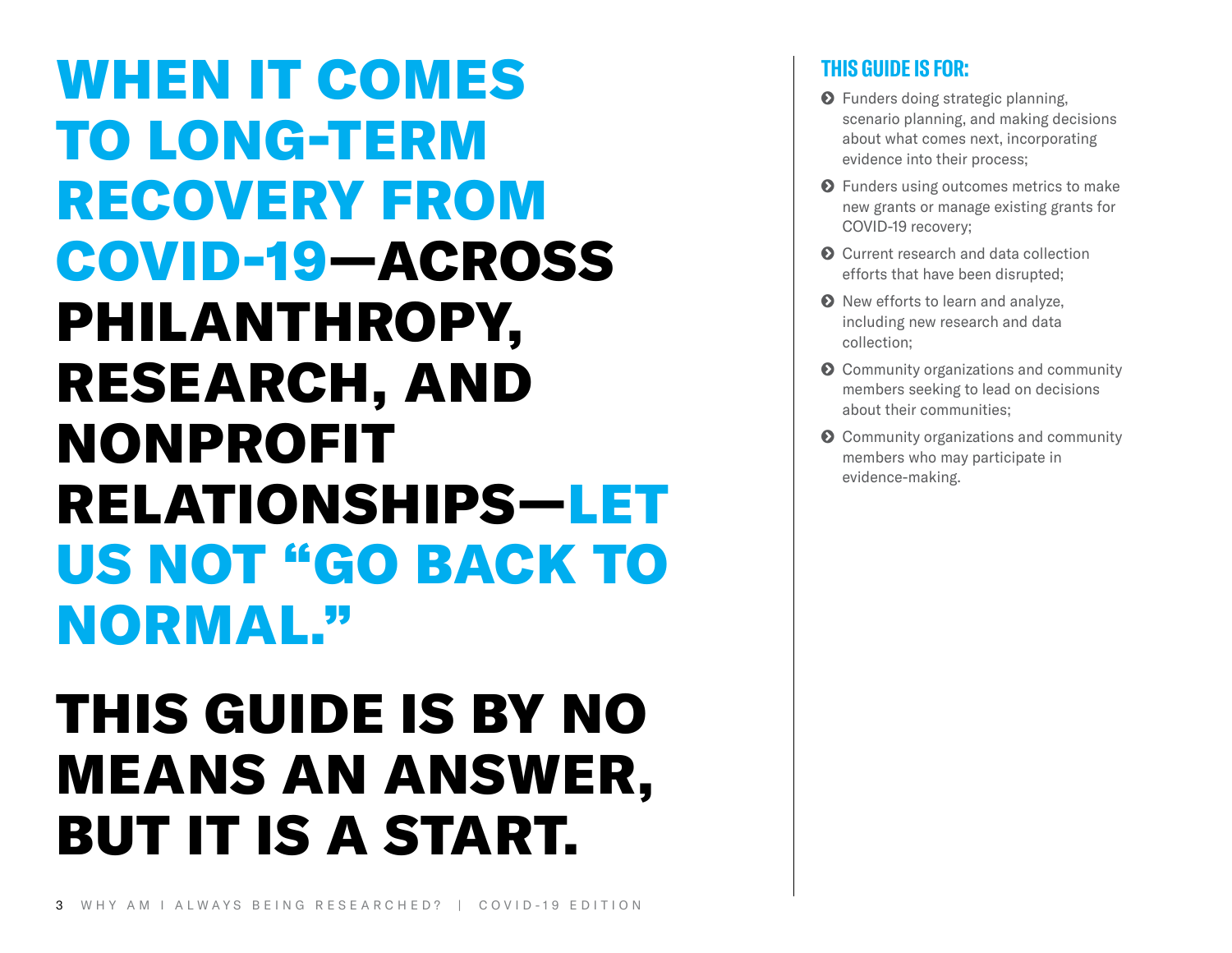# STARTING COMMITMENT

# **THE CHALLENGE**

The work of changing "how it's always been done" is hard. The most important thing for all of us is human engagement and a continuous effort to check our biases. Making technical changes without this commitment to openness will not work.



# **WHAT CAN WE DO DIFFERENTLY?**

Community organizations, researchers, and funders can...

- **O** Bring awareness to your own biases and assumptions.
- **O** From this commitment to self-awareness, be open to new ways of relating to each other.

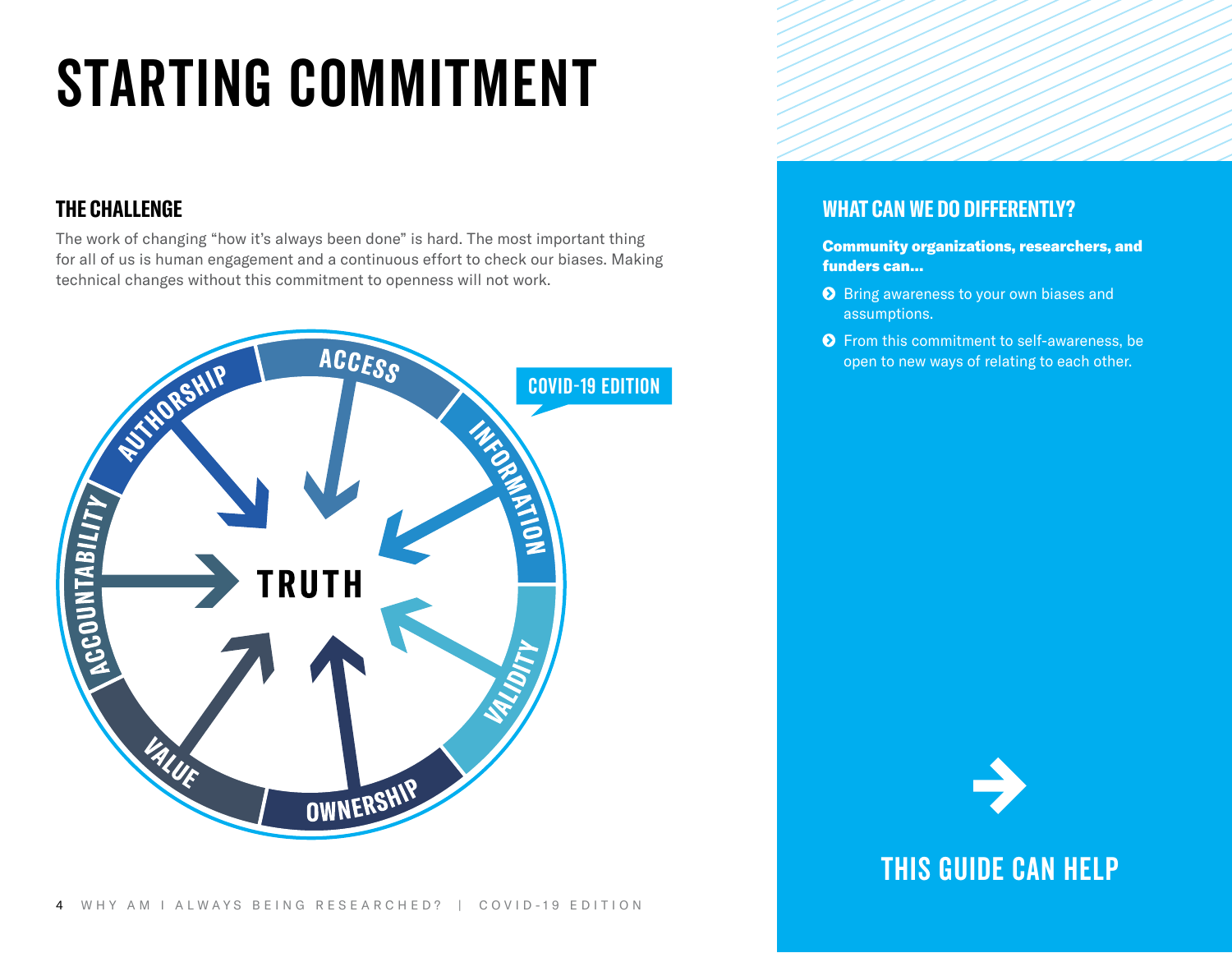

# **O11 ACCESS.**

# **THE CHALLENGE**

Access to creating knowledge about communities and the programs that serve them is often controlled by people outside those communities.

Conversations about resources and "solutions" often happen without community organizations or community members at the table, or on an "invitation only" basis on others' terms.

# **HOW IT SHOWS UP IN COVID-19**

## AT THE SYSTEMS-LEVEL:

In previous crises, those with access to decision-making tables often had more success accessing resources for recovery.

In previous crises, response efforts ended, while for some communities, the impact of the crisis continued. For example, in Louisiana, in the aftermath of *[Hurricane Katrina](https://www.kff.org/other/report/new-orleans-ten-years-after-the-storm-the-kaiser-family-foundation-katrina-survey-project/)*, full recovery has not been accessible to communities with higher concentrations of poverty and communities of color.

In Chicago, the impact of the *[2008 financial crisis](https://www.chicagotribune.com/real-estate/ct-re-chicago-underwater-mortgages-20180603-story.html)* remains in many of the same communities where COVID-19 deaths are highest. Experiences of COVID-19 – from food access, to testing access, to healthcare access, to access to remote learning, to access to the financial reserves to survive – vary widely. *[Mutual aid organizations](https://www.latimes.com/california/story/2020-04-02/neighbors-help-during-coronavirus-communities)* and volunteer efforts help us see how the barriers to access are hyperlocal and context-specific.

### IN THE EVIDENCE:

Who and what are counted in the data, and who has access to the decision-making about response efforts, determines which experiences actually inform response efforts.

When voices are missing from the table, we perpetuate bias and fail to factor in the specific realities of those directly impacted. Therefore the "solutions" we put in place will always be insufficient.

For practical actions, please see Volume 1 of our equity series, *["Why Am I Always Being](https://chicagobeyond.org/researchequity/)  [Researched?"](https://chicagobeyond.org/researchequity/)* Pages 30-59 for community organizations, pages 60-83 for researchers and pages 84-105 for funders.

# **WHAT CAN WE DO DIFFERENTLY?**

#### Community organizations can...

- **◆** Recognize that the power dynamic, and challenges to survive, make it difficult to speak up.
- $\odot$  Where possible, ask for the support necessary to amplify your voice and help shape efforts that will actually serve your community.
- $\bullet$  Do not be pressured to participate in researchor if you do participate, seek terms that work better for you.

#### Researchers can...

- **O** Design research around serving the community rather than treating community engagement as an aside.
- **O** Not participate in research that perpetuates the researcher as "brains" and community as "brawn" stereotype.
- $\odot$  Be aware of how virtual interactions can exacerbate "invite only" conversations about resources and solutions. Insist that conversations about community happen with community.

- **O** Fund research that informs action on root causes.
- $\odot$  Fund research that community organizations want, need, and are able to lead.
- **O** Decline to fund research where the questions asked and the approach taken reinforce preexisting power dynamics that often show up between funders, nonprofits, and researchers. *For more on power dynamics in the field, see equity series Volume 1 page 6 of ["Why Am I](https://chicagobeyond.org/researchequity/)  [Always Being Researched?"](https://chicagobeyond.org/researchequity/)*
- **◆** Be aware of how virtual interactions exacerbate "invite only" conversations about resources and solutions. Insist that conversations about community happen with community.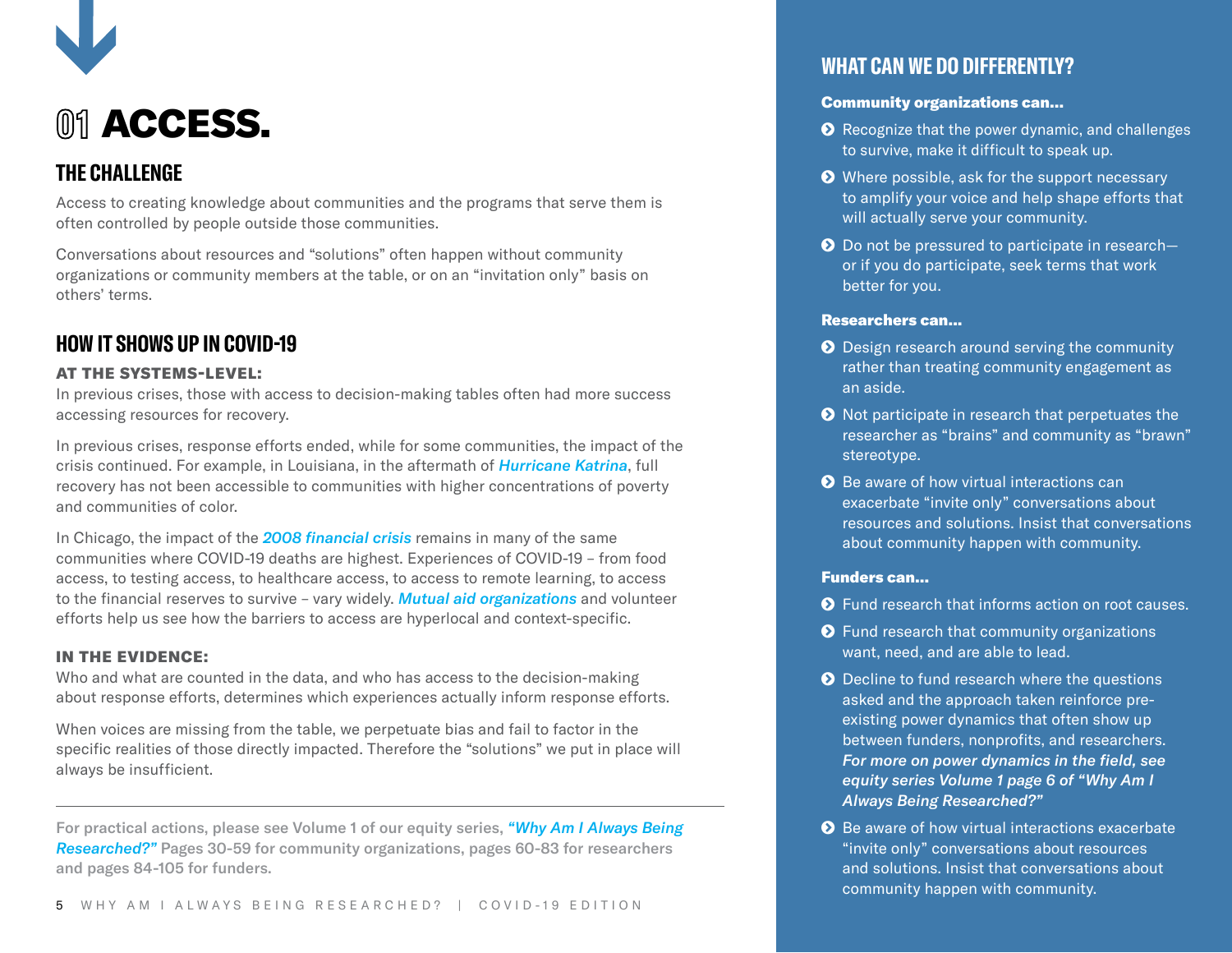

# **02** INFORMATION.

# **THE CHALLENGE**

Information about the process of how research studies work often resides with researchers, funders and government, but less often with community. Many times, the community is left out of the conversation because they do not have access to adequate information to participate in research design or data collection, such as what questions are asked and why, what outcomes are the focus, and what data sources are used.

Further, the community often does not have the information about what is being considered to verify whether a proposed "solution" will or will not fit their context, or to interrupt misinformation about them.

# **HOW IT SHOWS UP IN COVID-19**

## AT THE SYSTEMS-LEVEL:

Misinformation and slow message delivery to communities about how to respond to COVID-19, and who is (or is not) at risk, has magnified the disparate impacts of the virus. Mainstream information sources present information in culturally-relevant, accessible, and trustworthy ways to white, wealthier, English-speaking communities.

Power dynamics place more established organizations closer to information flows about resources like small business loans. Therefore, individuals who are marginalized often face greater barriers to receiving accurate and valuable information, leaving them less likely to benefit from resources that may be technically available.

#### IN THE EVIDENCE:

Who has full information to participate in data efforts relating to COVID-19 drives who actually does participate, and therefore whose experience is counted.

When one party does not have full information, it is difficult to partner effectively, ask or answer the right questions, or get to the full truth.

# **WHAT CAN WE DO DIFFERENTLY?**

#### Community organizations can...

- **O** Where possible, get informed. Know your options, know your rights, know the risks.
- **◆** Where possible, seek and use information to ask questions about decisions and inputs.

#### Researchers can...

- Share information in relevant ways for the specific context, recognizing that without it a community organization cannot actually consent to participating in the evidence.
- **O** Have reciprocal exchange about decisions and inputs.

- **O** Hold themselves, researchers, and communities mutually accountable for shared, full information.
- **O** Ensure information on options and risks is not only shared but received and understood.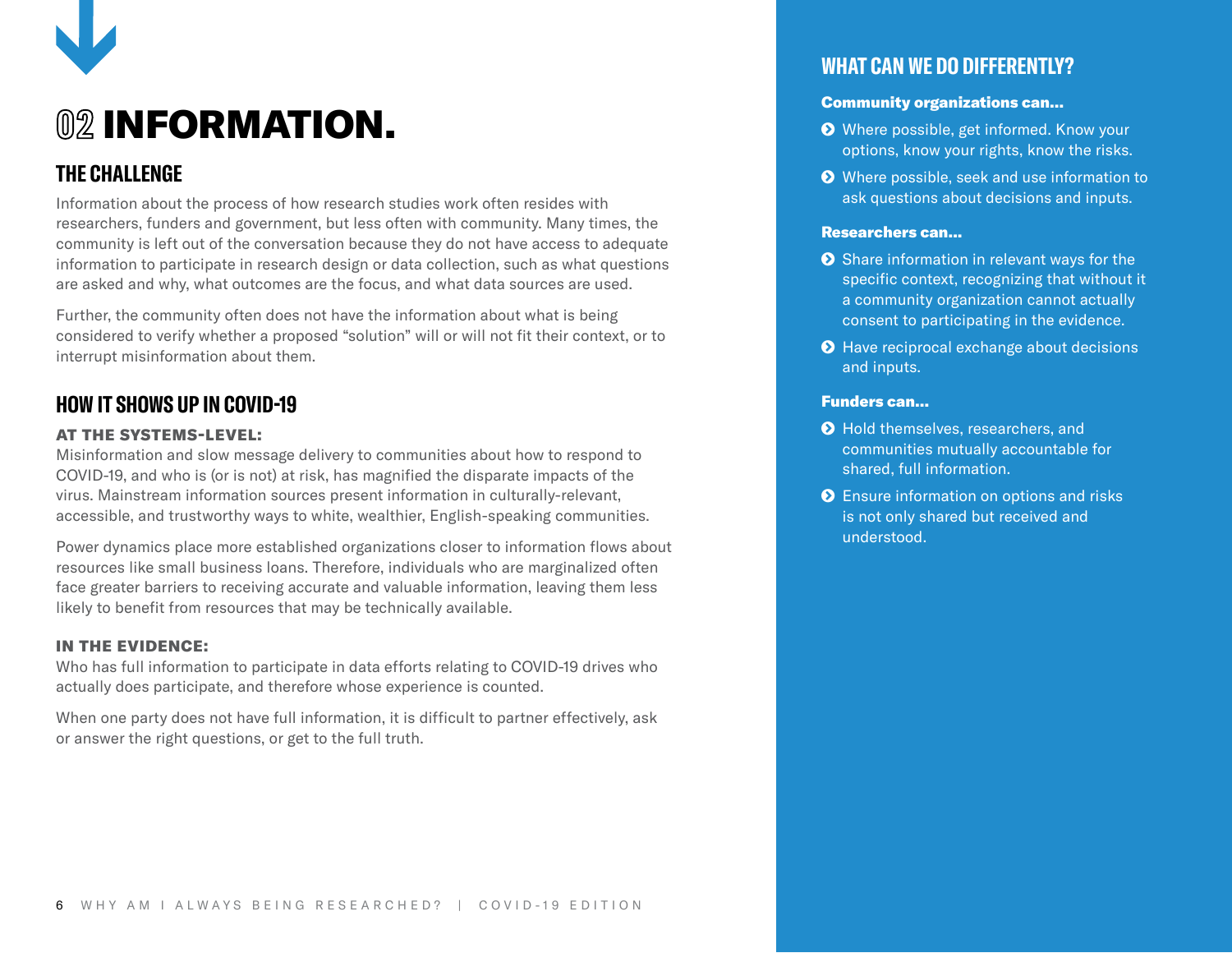

# **03** VALIDITY.

# **THE CHALLENGE**

Community organizations and members are often viewed as credible sources when talking about the community, but they are not viewed as voices with authority to sway decisionmakers, for example, in government and philanthropy.

The institutions, frameworks, methods and data sources seen as most authoritative and valid are often far from community reality. Yet, evidence coming from these sources drive resource decisions made on behalf of communities.

# **HOW IT SHOWS UP IN COVID-19**

## AT THE SYSTEMS-LEVEL:

Experiences of COVID-19 vary widely. For example, sheltering in place looks very different if you can work from home, if you are a frontline essential worker, if your home is multigenerational and family members share one or two bedrooms, and if you are experiencing homelessness. When only some of these experiences are treated as valid inputs to make decisions - because only some of these experiences are included in the most validated frameworks or are captured in the most authoritative data sources - we miss critical opportunities to respond.

In previous recovery efforts, the organizations seen as having the validity and capacity to lead response efforts were infrequently from within the communities hit hardest, meaning recovery dollars did not flow through those communities. This matters because those decisions continued to hold systemic injustices in place, furthering inequitable distribution of resources for recovery and pushing those communities further back.

#### IN THE EVIDENCE:

We have bias-based concepts of who the "deserving poor" are, and who is "undeserving." The evidence base can recreate this. If bias shapes what questions are (and are not) asked in the most authoritative research, then evidence-based decisions may drive resources away from those assumed to be less deserving from the start.

When outside experts hold the sole authority to produce and interpret knowledge, we diminish the value of community voice. Without that community wisdom, we accept partial truths as the full picture.

# **WHAT CAN WE DO DIFFERENTLY?**

#### Community organizations can...

- **◆** Recognize the power dynamic socializes us to feel the outside expert is "more valid."
- $\odot$  Where possible, value the validity of your own voice at the table, especially on the questions, the inputs to answer the questions, and how participants experience research.
- **O** Build a relationship with the researcher or funder. Check partial truths, ask for clarification, and call out disparities.

#### Researchers can...

- **◆** Recognize how the research frameworks, process and inputs reinforce power dynamics. Recognize what is actually influencing decision-making in the research, versus merely an input gathered. Bring your creativity to changing decision-making inputs.
- **O** Recognize how demonstrating your own vulnerability and taking input seriously can shift power dynamics. Build relationship with the community or community organization.
- **O** Check partial truths, ask for clarification, and call out disparities.

- **◆** Be accountable for what questions the research you fund asks, and what processes and inputs it is (and is not) validating. Be accountable for what is actually influencing your decisionmaking, versus merely an input gathered.
- **◆** Create accountability for authentic engagement between community and researchers. This will support partial truths getting corrected and disparities being addressed.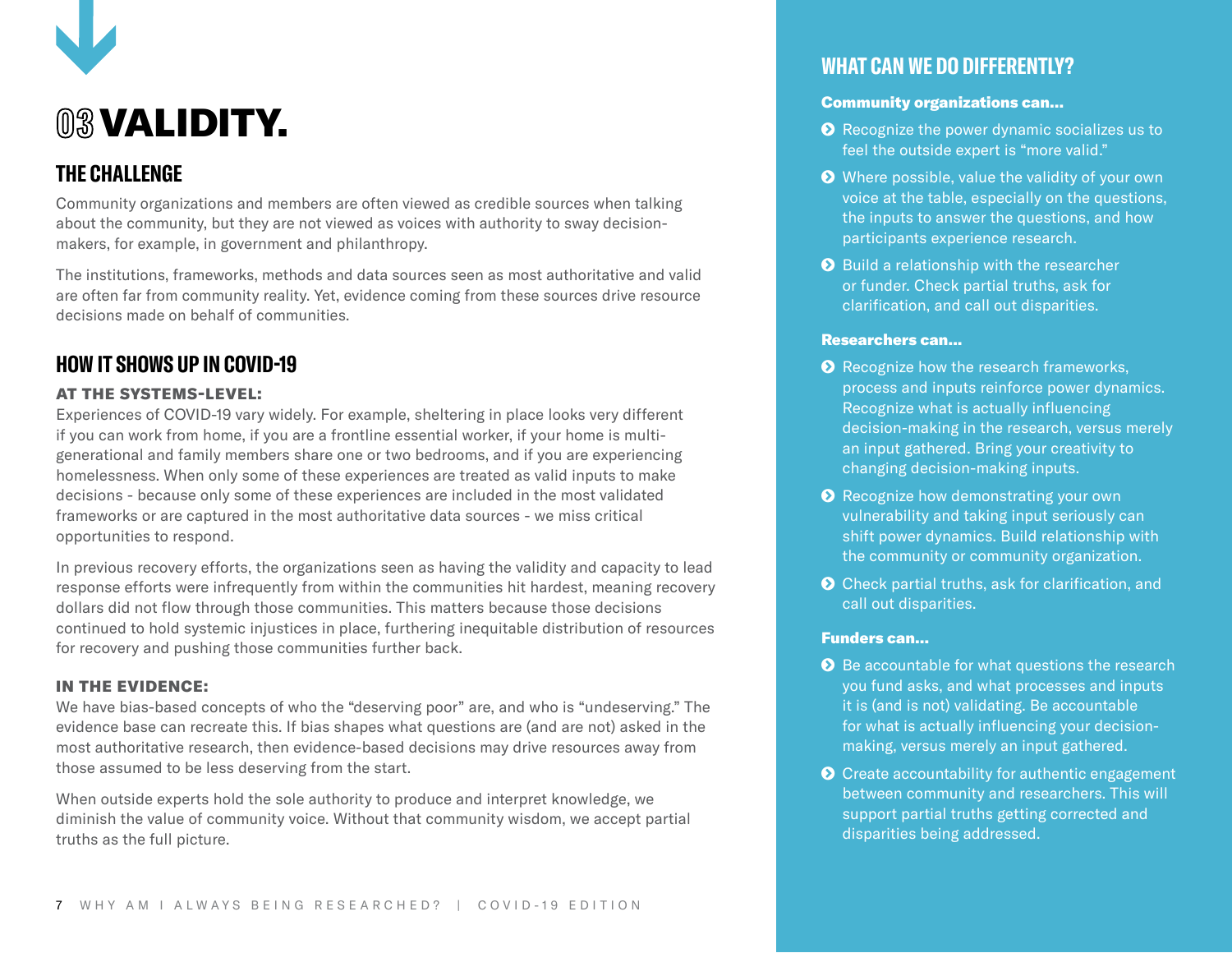

# **04** OWNERSHIP.

# **THE CHALLENGE**

Community organizations often cede critical decisions about how data collection and analysis operate, what to measure, how study tools are developed, and what participants experience in the process, because they do not feel they have ownership in data and research. This is solidified in legal agreements and permissions, which may say that the community organization cannot access the data itself, does not own data produced by the study, or must seek permission to speak about the evidence.

# **HOW IT SHOWS UP IN COVID-19**

## AT THE SYSTEMS-LEVEL:

COVID-19 has revealed many underlying fragilities in the systems we have built. In many cases, it is hitting communities where barriers to ownership are high—whether it is ownership of homes, businesses, or media narratives.

Those who own the production of evidence control what questions can be asked and what questions are answerable. For example, only where states share data by race is the racialized impact of the virus broadly visible and therefore potentially addressable. Where states have not shared data and response efforts are based on aggregate impact, historical evidence suggests that the inequities will only worsen.

## IN THE EVIDENCE:

Amidst struggles to survive, decisions being made on behalf of communities without communities can ingrain power dynamics even more deeply.

COVID-19 has interrupted many programmatic, research and data-collection efforts. In these cases, who has the ownership to decide what happens next?

Without shared ownership, the process of research can take from, rather than build up, the community, relegating inputs and answers to be incomplete.

# **WHAT CAN WE DO DIFFERENTLY?**

### Community organizations can...

- **•** Recognize that survival challenges and the power dynamic make it easy to cede ownership.
- ◆ Where possible, build your ownership of your study, which starts with knowing what you want to learn, and why. It is likely that your organization or your community has the most at stake.

#### Researchers can...

- **O** Invite co-ownership of research or data, in your processes and legal agreements. Reevaluate previous agreements, for example where study resources could be made available to the community, or could be made available more easily.
- **O** Provide tangible value from the research or data for the community, early on and through the process, not just at the end, to support shared ownership.

- Set expectations for co-ownership of research or data, in processes and legal agreements. Re-evaluate previous agreements, for example where study resources could be made available to the community, or could be made available more easily.
- Set expectations that the research or data yield tangible value for the community early on and through the process, not just at the end, to support shared ownership.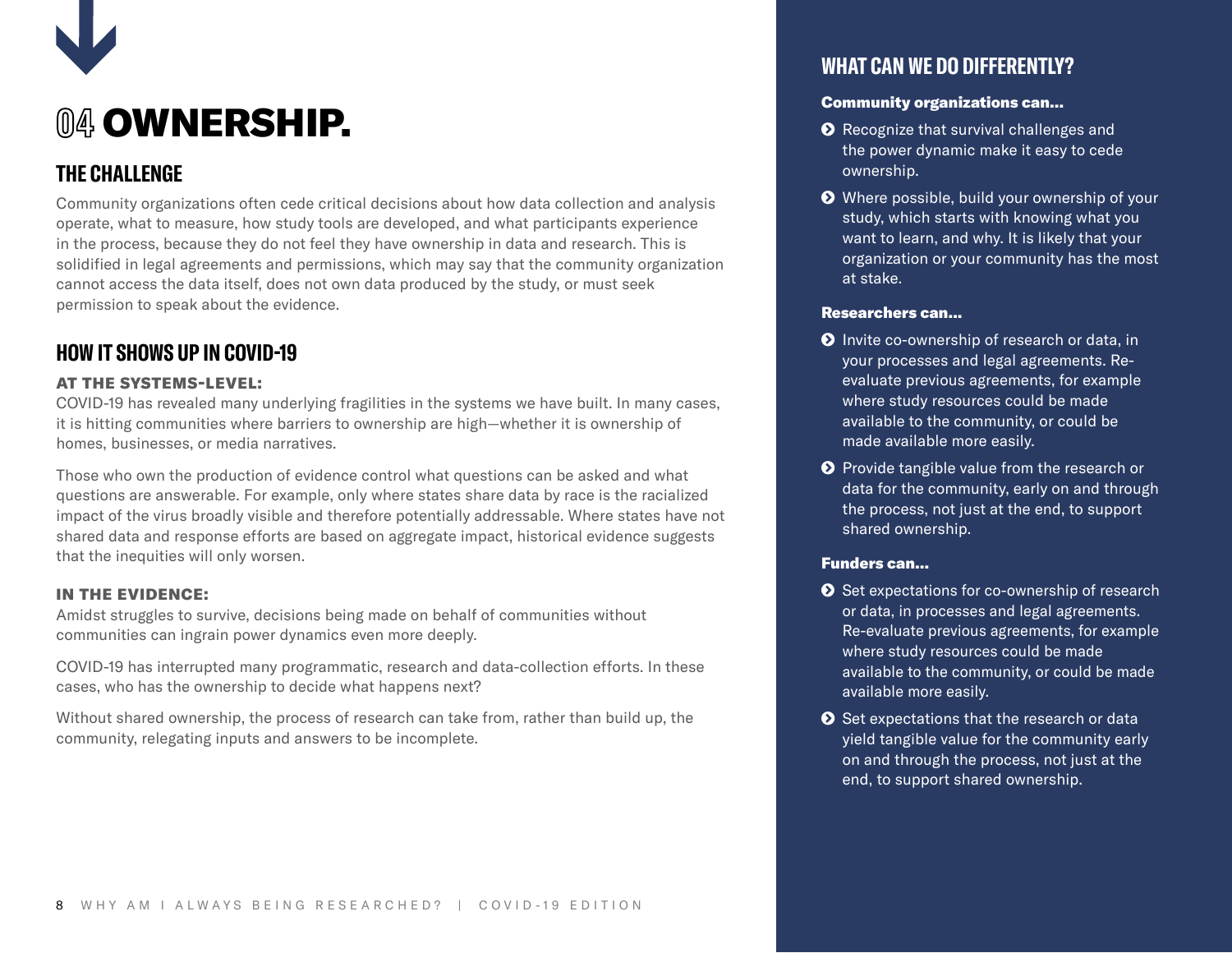

# **05** VALUE.

# **THE CHALLENGE**

#### *Value for whom?*

Often, evidence lacks the nuance to identify what is working, and communities participate in research without seeing tangible benefit from that research for their community. At the same time, creation of that evidence base often comes at a high tangible and intangible cost. Community organizations and community members shoulder some financial and relational costs that are not explicit, visible, or compensated.

# **HOW IT SHOWS UP IN COVID-19**

## AT THE SYSTEMS-LEVEL:

While the COVID-19 virus is not biased, the costs and risks of COVID-19 are more concentrated among those who have experienced bias over generations.

Work now defined as essential is, in many cases, work that was neither most socially valued nor economically compensated before COVID-19. Essential workers from janitorial staff to postal workers to grocery and transit employees are facing life and death risks that were never anticipated or explicit.

## IN THE EVIDENCE:

In previous crises, efforts to collect data and create evidence often did not lead to equitable impacts from recovery efforts. For example, data on average impact masks who is served most, who is served least, and where gaps are widening.

Not focusing on the specific and full benefits, costs, and risks for communities allows investment to be high, while impact is low.

# **WHAT CAN WE DO DIFFERENTLY?**

#### Community organizations can...

- $\bullet$  Get aware of the potential tangible and intangible costs to your participants, organization and community, and advocate for a full accounting.
- **O** Get clear and speak up on how research can produce value for your community.

### Researchers can...

- **O** Recognize the full cost of the research including tangible and intangible costs to participants, the community organization, and the community and find ways to support it. Consider new potential risks and costs in light of COVID-19.
- Shape research so producing value for the community is central.

- $\bullet$  Account for the full cost of the researchincluding costs to recruit additional participants, intangible costs borne by participants, staffing at the community organization—and support these costs. Consider new potential risks and costs in light of COVID-19.
- **O** Insist on clarity: How will the research benefit the community? According to whom? And, how?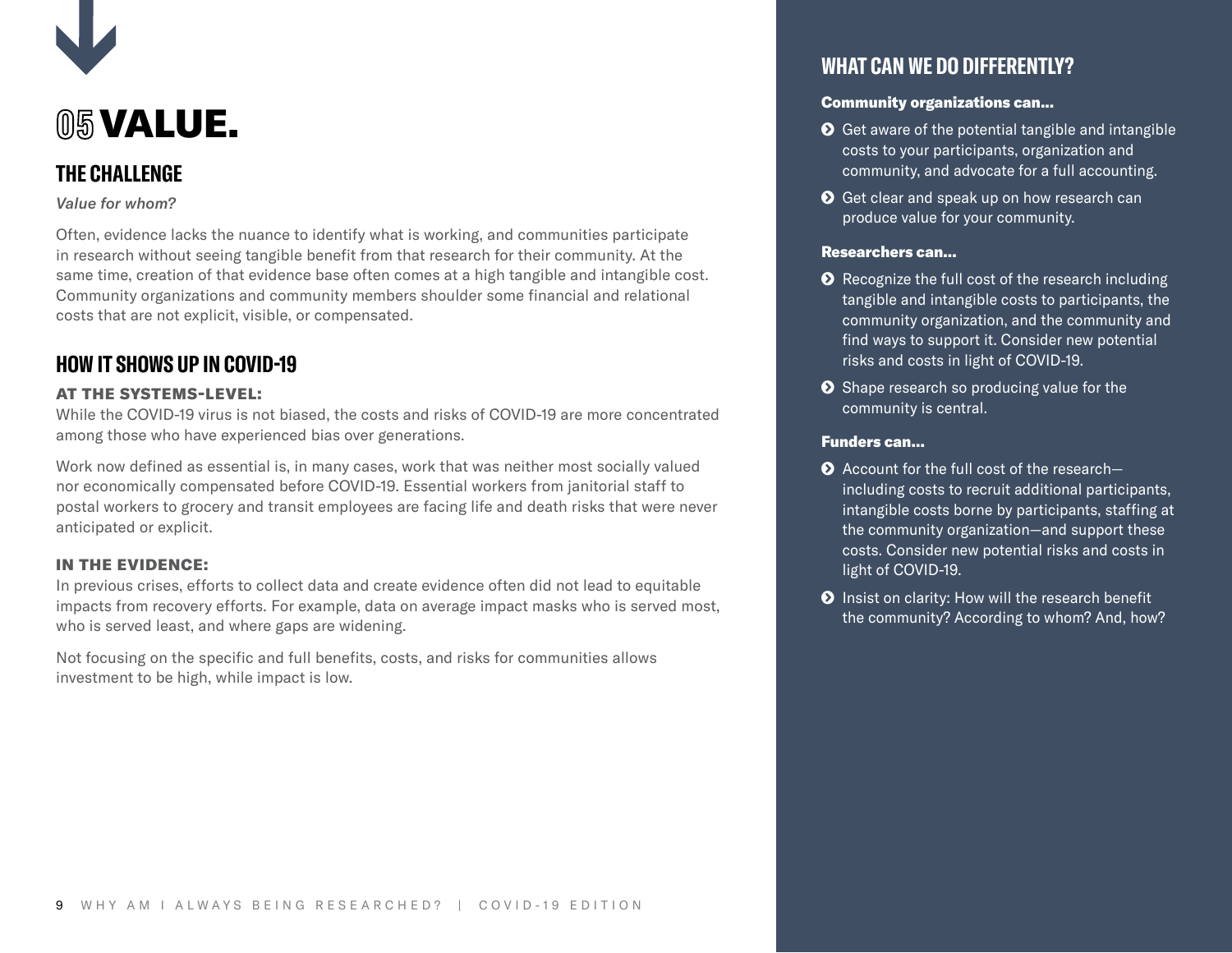

# **06** ACCOUNTABILITY.

# **THE CHALLENGE**

Who bears accountability to whom?

Community organizations have to prove their effectiveness and fidelity in response efforts, while funders and researchers can be exempt from the same scrutiny and vulnerability.

Often, when research creates an unintended consequence—for example a design flaw leads to a null result, or bias-based questions are asked—it is the community organization or community that bears the greatest risk.

# **HOW IT SHOWS UP IN COVID-19**

## AT THE SYSTEMS-LEVEL:

During the COVID-19 crisis, many funders are noticing how much of their pre-existing processes focus on compliance and holding community work accountable.

Moving forward from COVID-19, the possibility exists that funders and researchers will not be held accountable for the effectiveness of response efforts, while the effectiveness and fidelity of community work will continue to be scrutinized.

## ON EVIDENCE:

With COVID-19, pre-existing bias about unaccountability of Black and brown communities and youth can play into what evidence is considered relevant, what questions are asked, and what implications are drawn. This in turn can reinforce limited investment in these communities.

Without mutual accountability, trust is limited, and the work cannot be as bold. Worse, communities can be harmed.

# **WHAT CAN WE DO DIFFERENTLY?**

#### Community organizations can...

- **◆** Recognize that the power dynamic normalizes not expecting accountability from funders or researchers. Build trust-based relationships. Where possible, speak up with funders and researchers with whom you have built trust.
- **O** Identify and mitigate risks to you and to your stakeholders.

#### Researchers can...

- $\odot$  Build trust-based relationships with the other entities. Be accountable to understand the context and to ensure that context is integrated in what you disseminate.
- **O** With any research efforts disrupted by COVID-19, be accountable to your role in the effort including how you might need to shift.
- **O** Own your role in missteps.
- **O** Help identify and mitigate risks.

- $\odot$  Build trust-based relationships with the other entities. Be flexible in timelines so trust can develop.
- **◆** Be accountable to understand the context, and ensure that context is integrated when you use or disseminate the evidence.
- **O** With any research efforts disrupted by COVID-19, be accountable to your role in the effort including how you might need to shift.
- **O** Own your role in missteps.
- **O** Help identify and mitigate risks.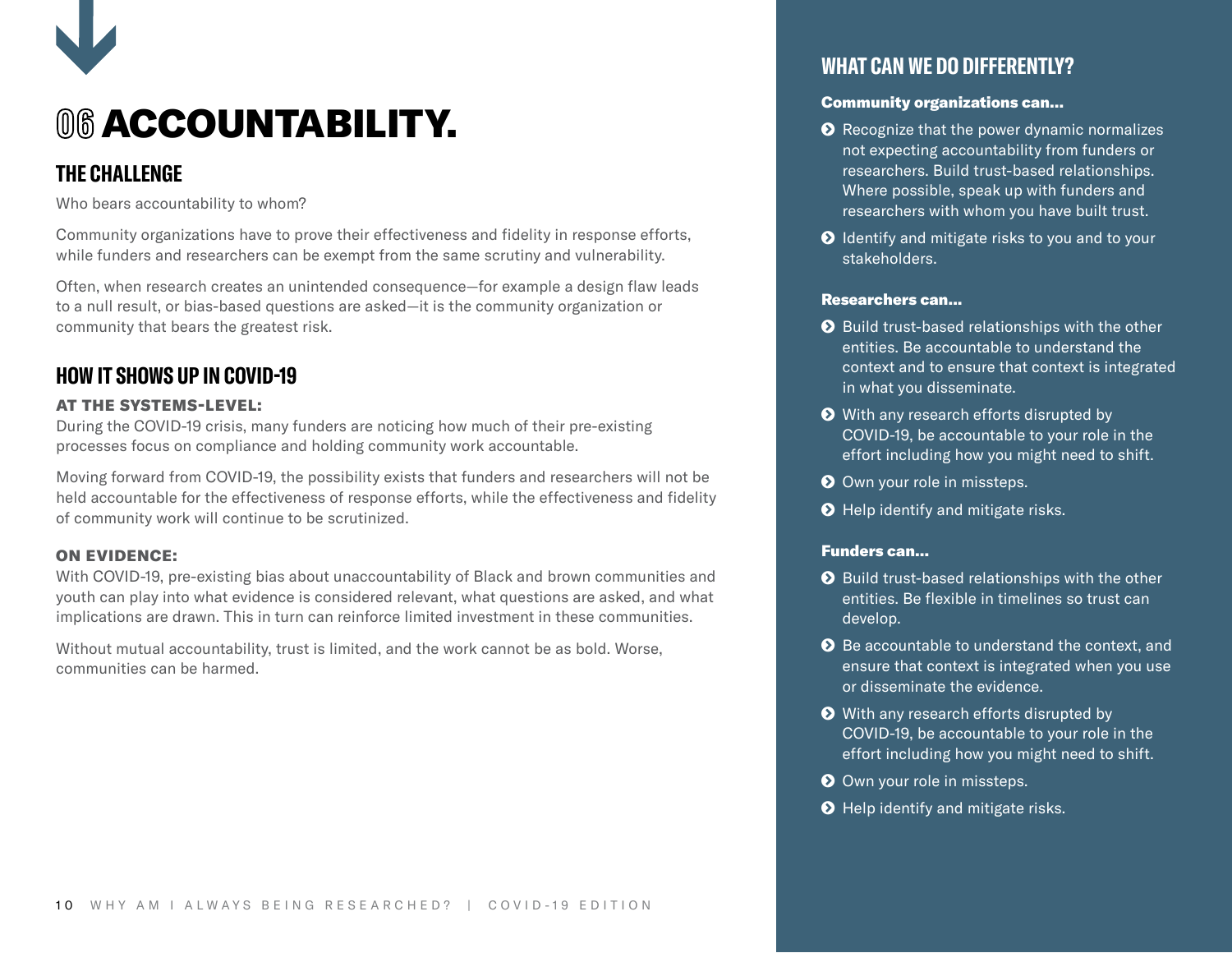

# **07** AUTHORSHIP.

# **THE CHALLENGE**

Often, the power dynamic lifts up the voices of researchers and funders to shape the narrative. Often, the power dynamic has socialized community organizations and community members to step back when researchers or funders are making data into meaning. Racial dynamics between white researchers and funders and communities of color contribute to the imbalance. Funders are often cast as "outside of the work," and researchers as objectively neutral and merely "observing the work." This does not account for the biases and perspectives every person brings to the work, and every approach embeds in the work.

# **HOW IT SHOWS UP IN COVID-19**

## AT THE SYSTEMS-LEVEL:

COVID-19 is revealing multi-layered, systemic, and interconnected problems that our evidence base had not highlighted in many cases. It is bringing to the forefront many narratives that had not previously been fully heard.

### IN THE EVIDENCE:

While narrative-building and evidence-making may seem fundamentally different, narratives shape what research questions are asked, what comparison points appear relevant, what solutions seem possible, and how resources flow.

When we restrict authorship and ignore bias, it allows incorrect meanings to be drawn.

# **WHAT CAN WE DO DIFFERENTLY?**

#### Community organizations can...

- **◆** Recognize that the power dynamic socializes us to treat funders and researchers as sole experts.
- $\odot$  Where possible, participate in how data is made into meaning, and gets shared. Are the numbers framed by relevant context? Are your community's voices coming through loud and clear?

#### Researchers can...

- **O** Invite co-ownership in contextualizing and sharing evidence. Seek out and share funding to support this.
- **O** Analyze and frame data with an equity lens for greater impact.

- Set expectations for coownership of contextualizing and sharing evidence. Financially support this.
- **◆** Create accountability for an equity lens for greater impact.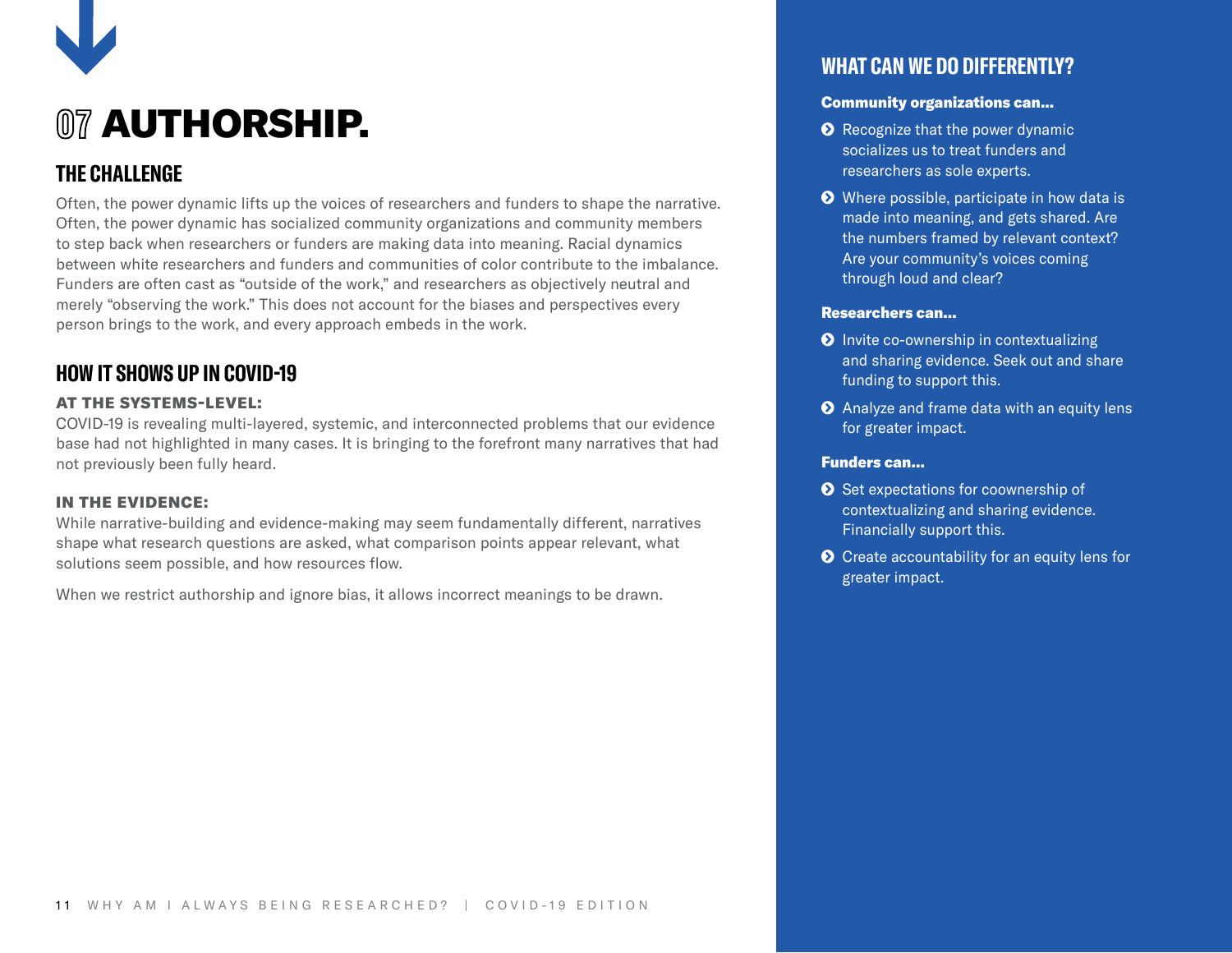# THE BEGINNING

This supplemental guidebook to "Why Am I Always Being Researched?" is a start, and by no means the answer. We see these guides not as solutions, but as kindling to something greater, and a new path toward "how" we can all arrive at a more authentic truth.

To download the full version of "Why Am I Always Being Researched?" visit *[ChicagoBeyond.org/researchequity](https://chicagobeyond.org/researchequity/)*. See Also *[Chicago Beyond's Six Core](https://chicagobeyond.org/2020/04/10/six-principles/)  [Equity Principles in Responding to COVID-19](https://chicagobeyond.org/2020/04/10/six-principles/)*.

IN THE YEAR SINCE ITS PUBLICATION, "WHY AM I ALWAYS BEING RESEARCHED?" HAS BEEN USED IN MORE THAN 70 COUNTRIES AND ALL 50 STATES, AND HELPED TO INFORM THE ACTIONS OF SIGNIFICANT FUNDERS, RESEARCHERS, COMMUNITY MEMBERS, NONPROFITS, JOURNALISTS, AND MORE, WHO DISCOVERED THE GUIDEBOOK AND APPLIED IT IN THEIR OWN WORK.